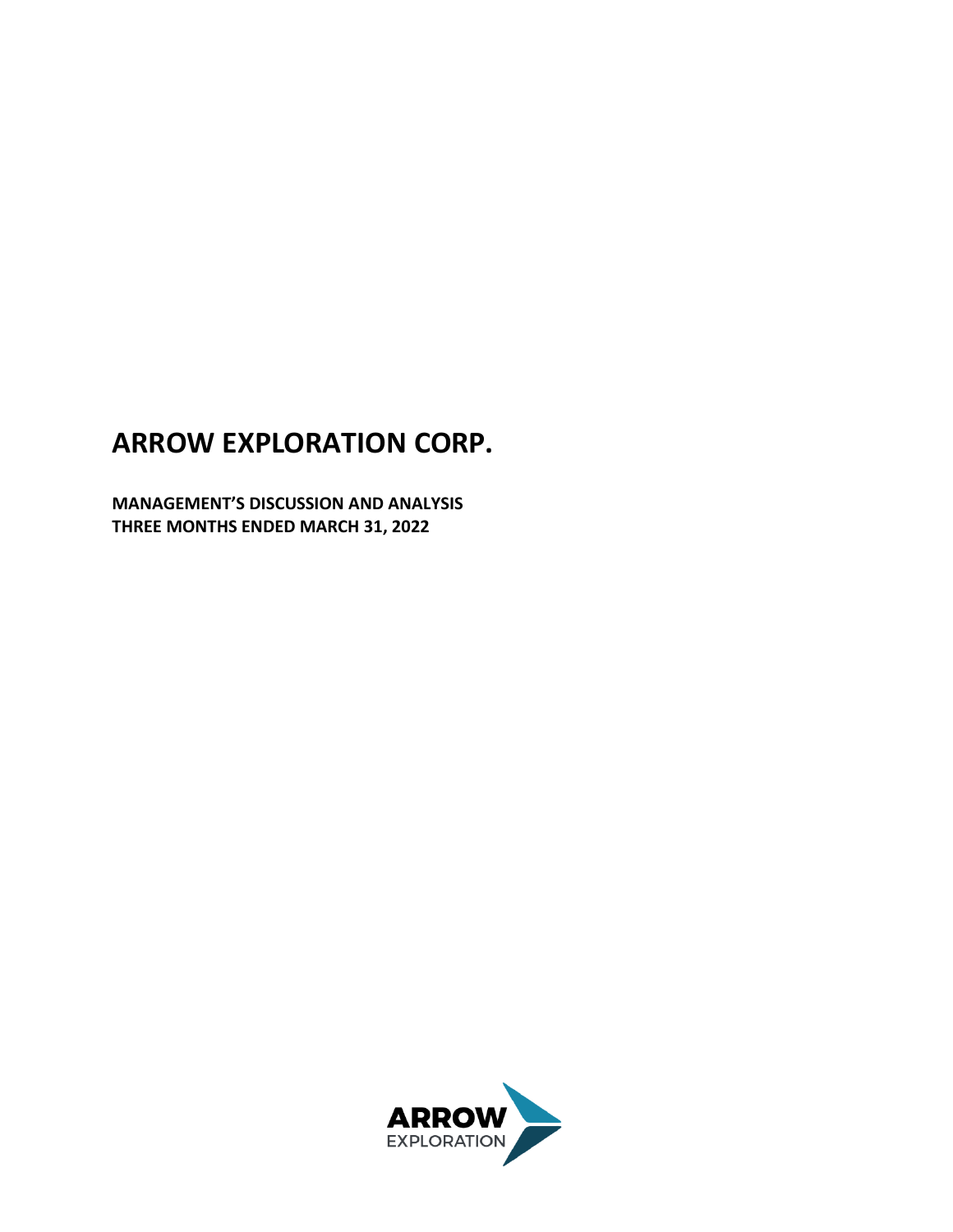

## **MANAGEMENT'S DISCUSSION AND ANALYSIS**

This Management's Discussion and Analysis ("MD&A") as provided by the management of Arrow Exploration Corp. ("Arrow" or the "Company"), is dated as of May 27, 2022 and should be read in conjunction with Arrow's condensed consolidated financial statements (unaudited) and related notes for the three months ended March 31, 2022 and 2021. Additional information relating to Arrow is available under Arrow's profile on [www.sedar.com,](http://www.sedar.com/) including Arrow's Audited Consolidated Financial Statements (the "Annual Financial Statements") for the year ended December 31, 2021 and 2020.

## **Advisories**

## **Basis of Presentation**

*The condensed consolidated financial statements have been prepared in accordance with International Financial Reporting Standards ("IFRS"), and all amounts herein are expressed in United States dollars, unless otherwise noted, and all tabular amounts are expressed in United States dollars, unless otherwise noted. Additional information for the Company may be found on SEDAR at www.sedar.com.* 

#### **Advisory Regarding Forward‐Looking Statements**

*This MD&A contains certain statements or disclosures relating to Arrow that are based on the expectations of its management as well as assumptions made by and information currently available to Arrow which may constitute forwardlooking statements or information ("forward-looking statements") under applicable securities laws. All such statements and disclosures, other than those of historical fact, which address activities, events, outcomes, results or developments that Arrow anticipates or expects may, could or will occur in the future (in whole or in part) should be considered forward-looking statements. In some cases, forward-looking statements can be identified by the use of the words "believe", "continue", "could", "expect", "likely", "may", "outlook", "plan", "potential", "will", "would" and similar expressions. In particular, but without limiting the foregoing, this MD&A contains forward-looking statements pertaining to the following: the COVID-19 pandemic and its impact; tax liability; capital management strategy; capital structure; credit facilities and other debt; performance by Canacol (as defined herein) and the Company in connection with the Note (as defined herein) and letters of credit; Arrow's costless collar structure; Arrow's interest in the OBC Pipeline (as defined herein) and the consequences thereof; cost reduction initiatives; potential drilling on the Tapir block; capital requirements; expenditures associated with asset retirement obligations; future drilling activity and the development of the Rio Cravo Este structure on the Tapir Block. Statements relating to "reserves" and "resources" are deemed to be forward-looking information, as they involve the implied assessment, based on certain estimates and assumptions, that the reserves and resources described exist in the quantities predicted or estimated and can be profitably produced in the future.*

*The forward-looking statements contained in this MD&A reflect several material factors and expectations and assumptions of Arrow including, without limitation: current and anticipated commodity prices and royalty regimes; the impact and*  duration of the COVID-19 pandemic; the financial impact of Arrow's costless collar structure; availability of skilled labour; *timing and amount of capital expenditures; future exchange rates; commodity prices; the impact of increasing competition; general economic conditions; availability of drilling and related equipment; receipt of partner, regulatory and community approvals; royalty rates; future operating costs; effects of regulation by governmental agencies; uninterrupted access to areas of Arrow's operations and infrastructure; recoverability of reserves; future production rates; timing of drilling and completion of wells; pipeline capacity; that Arrow will have sufficient cash flow, debt or equity sources or other financial resources required to fund its capital and operating expenditures and requirements as needed; that Arrow's conduct and results of operations will be consistent with its expectations; that Arrow will have the ability to develop its oil and gas properties in the manner currently contemplated; current or, where applicable, proposed industry conditions, laws and regulations will continue in effect or as anticipated; that the estimates of Arrow's reserves and production volumes and the*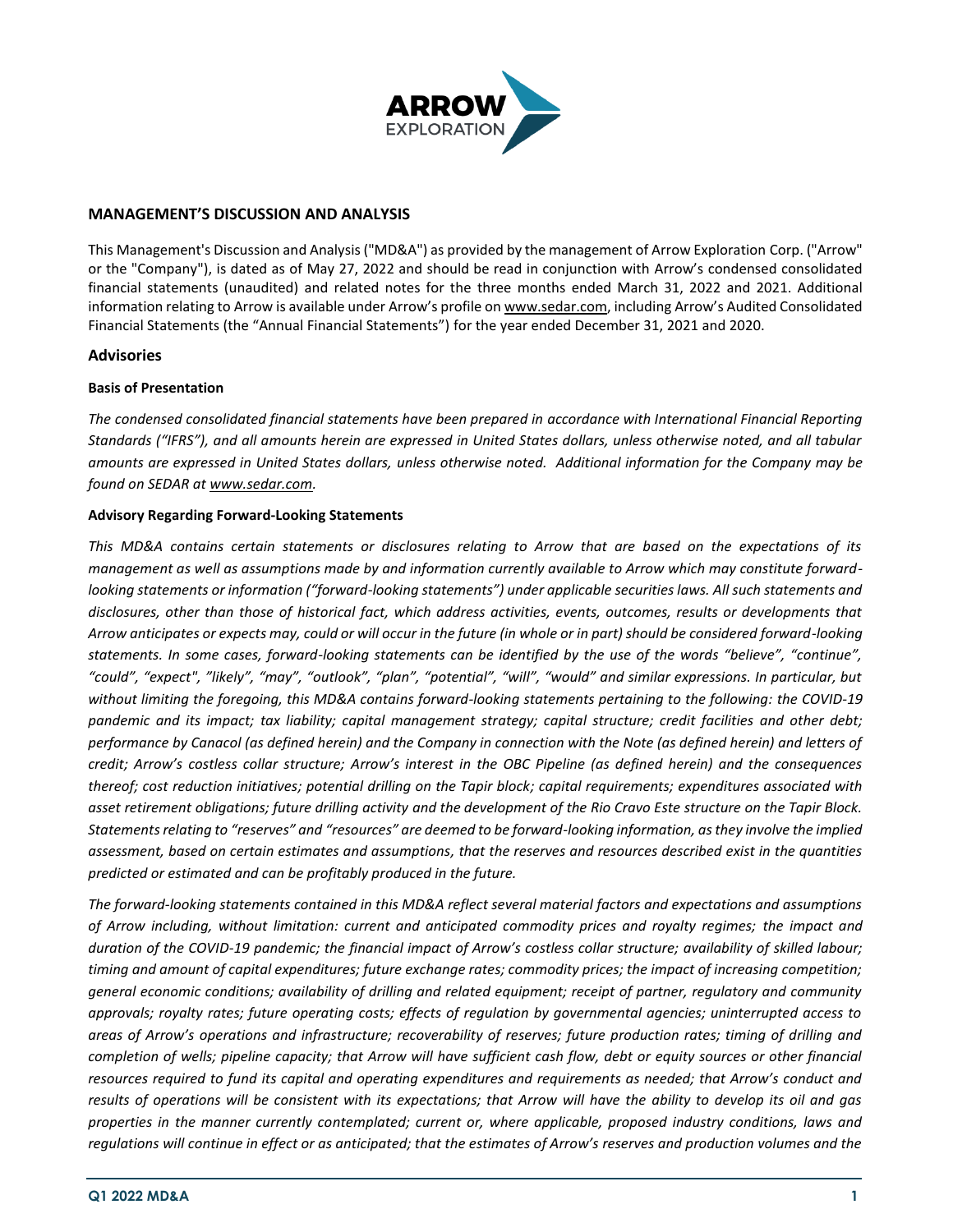

*assumptions related thereto (including commodity prices and development costs) are accurate in all material respects; that Arrow will be able to obtain contract extensions or fulfil the contractual obligations required to retain its rights to explore, develop and exploit any of its undeveloped properties; and other matters.*

*Arrow believes the material factors, expectations and assumptions reflected in the forward-looking statements are reasonable at this time but no assurance can be given that these factors, expectations and assumptions will prove to be correct. The forward-looking statements included in this MD&A are not guarantees of future performance and should not be unduly relied upon.* 

*Such forward-looking statements involve known and unknown risks, uncertainties and other factors that may cause actual results or events to differ materially from those anticipated in such forward-looking statements including, without limitation:*  the impact and duration of the COVID-19 pandemic; the impact of general economic conditions; volatility in commodity *prices; industry conditions including changes in laws and regulations including adoption of new environmental laws and regulations, and changes in how they are interpreted and enforced; competition; lack of availability of qualified personnel; the results of exploration and development drilling and related activities; obtaining required approvals of regulatory authorities; counterparty risk; risks associated with negotiating with foreign governments as well as country risk associated with conducting international activities; commodity price volatility; fluctuations in foreign exchange or interest rates; environmental risks; changes in income tax laws or changes in tax laws and incentive programs; changes to pipeline capacity; ability to secure a credit facility; ability to access sufficient capital from internal and external sources; risk that Arrow's evaluation of its existing portfolio of development and exploration opportunities is not consistent with future results; that production may not necessarily be indicative of long term performance or of ultimate recovery; and certain other risks detailed from time to time in Arrow's public disclosure documents including, without limitation, those risks identified in Arrow's 2018 AIF, a copy of which is available on Arrow's SEDAR profile at www.sedar.com. Readers are cautioned that the foregoing list of factors is not exhaustive and are cautioned not to place undue reliance on these forward-looking statements.* 

#### **Non‐IFRS Measures**

*The Company uses non-IFRS measures to evaluate its performance which are measures not defined in IFRS. Working capital, funds flow from operations, realized prices, operating netback, adjusted EBITDA, and net debt as presented do not have any standardized meaning prescribed by IFRS and therefore may not be comparable with the calculation of similar measures for other entities. The Company considers these measures as key measures to demonstrate its ability to generate the cash flow necessary to fund future growth through capital investment, and to repay its debt, as the case may be. These measures should not be considered as an alternative to, or more meaningful than net income (loss) or cash provided by operating activities or net loss and comprehensive loss as determined in accordance with IFRS as an indicator of the Company's performance. The Company's determination of these measures may not be comparable to that reported by other companies.*

*Working capital is calculated as current assets minus current liabilities; funds from operations is calculated as cash flows from (used in) operating activities adjusted to exclude settlement of decommissioning obligations and changes in non-cash working capital balances; realized price is calculated by dividing gross revenue by gross production, by product, in the applicable period; operating netback is calculated as total natural gas and crude revenues minus royalties, transportation costs and operating expenditures; adjusted EBITDA is calculated as net loss adjusted for interest, income taxes, depreciation, depletion, amortization and other similar non-recurring or non-cash charges; and net debt is defined as the principal amount of its outstanding debt, less working capital items.*

*The Company also presents funds from operations per share, whereby per share amounts are calculated using weightedaverage shares outstanding consistent with the calculation of net loss and comprehensive loss per share.*

*A reconciliation of the non-IFRS measures is included as follows:*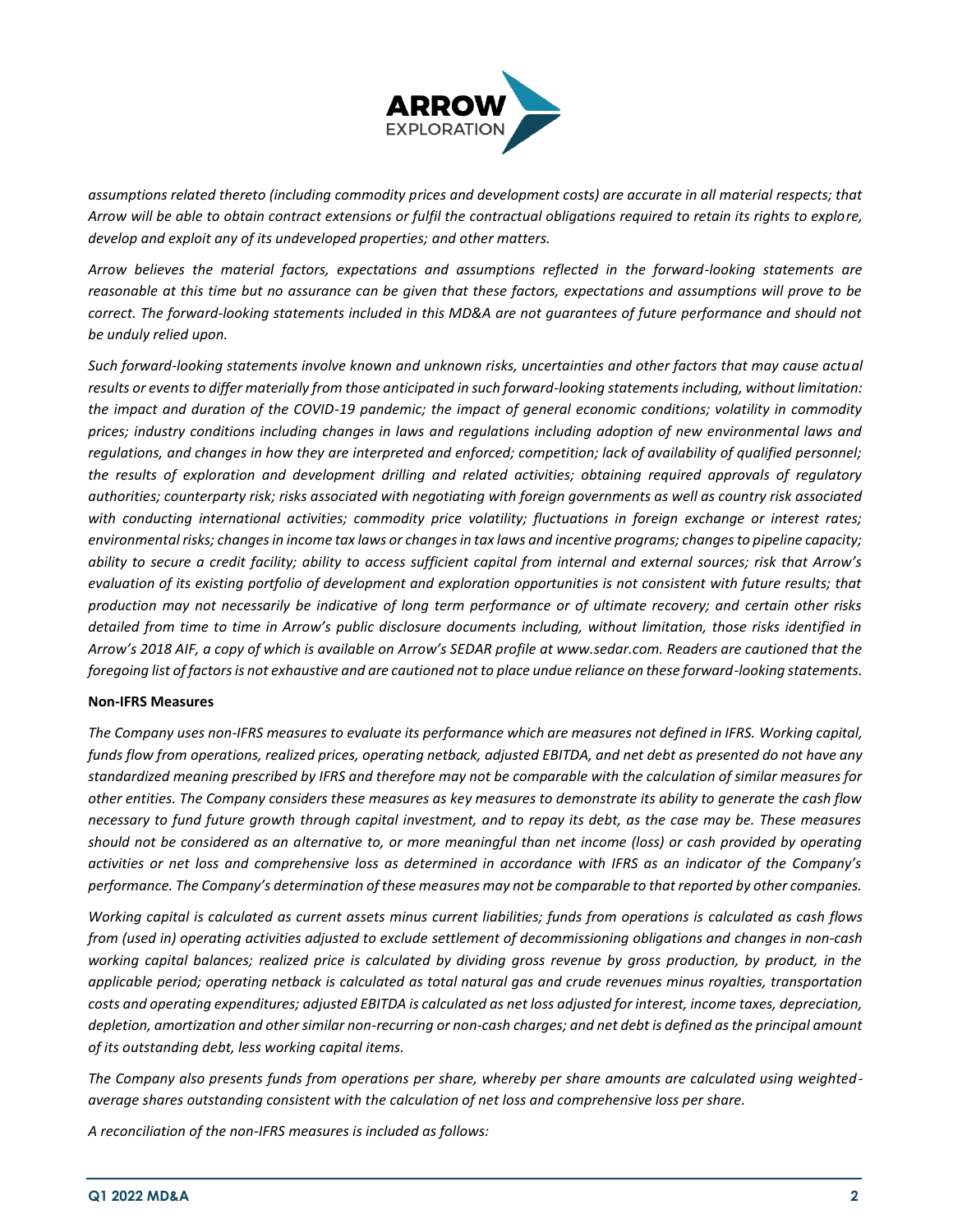

|                                                       | Three months<br>ended March 31, | Three months<br>ended March |
|-------------------------------------------------------|---------------------------------|-----------------------------|
| (in United States dollars)                            | 2022                            | 31, 2021                    |
| <b>Net loss</b>                                       | (5,431,865)                     | (510, 405)                  |
| Add/(subtract):                                       |                                 |                             |
| Share based payments                                  | 62,919                          | (272,056)                   |
| Financing costs:                                      |                                 |                             |
| Accretion on decommissioning obligations              | 44,331                          | 32,063                      |
| Interest                                              | 120,778                         | 261,804                     |
| Other                                                 | 109,048                         | 45,747                      |
| Depreciation and depletion                            | 869,239                         | 270,430                     |
| Derivative loss                                       | 4,787,835                       |                             |
| Adjusted EBITDA (1)                                   | 562,284                         | (172, 417)                  |
|                                                       |                                 |                             |
| Cash flows used in operating activities               | (97, 708)                       | (2,936,284)                 |
| Minus - Changes in non-cash working capital balances: |                                 |                             |
| Trade and other receivables                           | 165,185                         | (461, 537)                  |
| Restricted cash                                       |                                 | (253, 014)                  |
| Taxes receivable                                      | 307,563                         | (64, 963)                   |
| Deposits and prepaid expenses                         | 92,688                          | 11,759                      |
| Inventory                                             | 78,317                          |                             |
| Accounts payable and accrued liabilities              | (233,092)                       | 3,332,932                   |
| Funds flow from (used in) operations (1)              | 312,951                         | (371, 107)                  |

*(1)Non-IFRS measures*

*The term barrel of oil equivalent ("boe") is used in this MD&A. Boe may be misleading, particularly if used in isolation. A boe conversion ratio of 6 thousand cubic feet ("Mcf") of natural gas to one barrel of oil ("bbl") is used in the MD&A. This conversion ratio of 6:1 is based on an energy equivalency conversion method primarily applicable at the burner tip and does not represent a value equivalency at the wellhead.*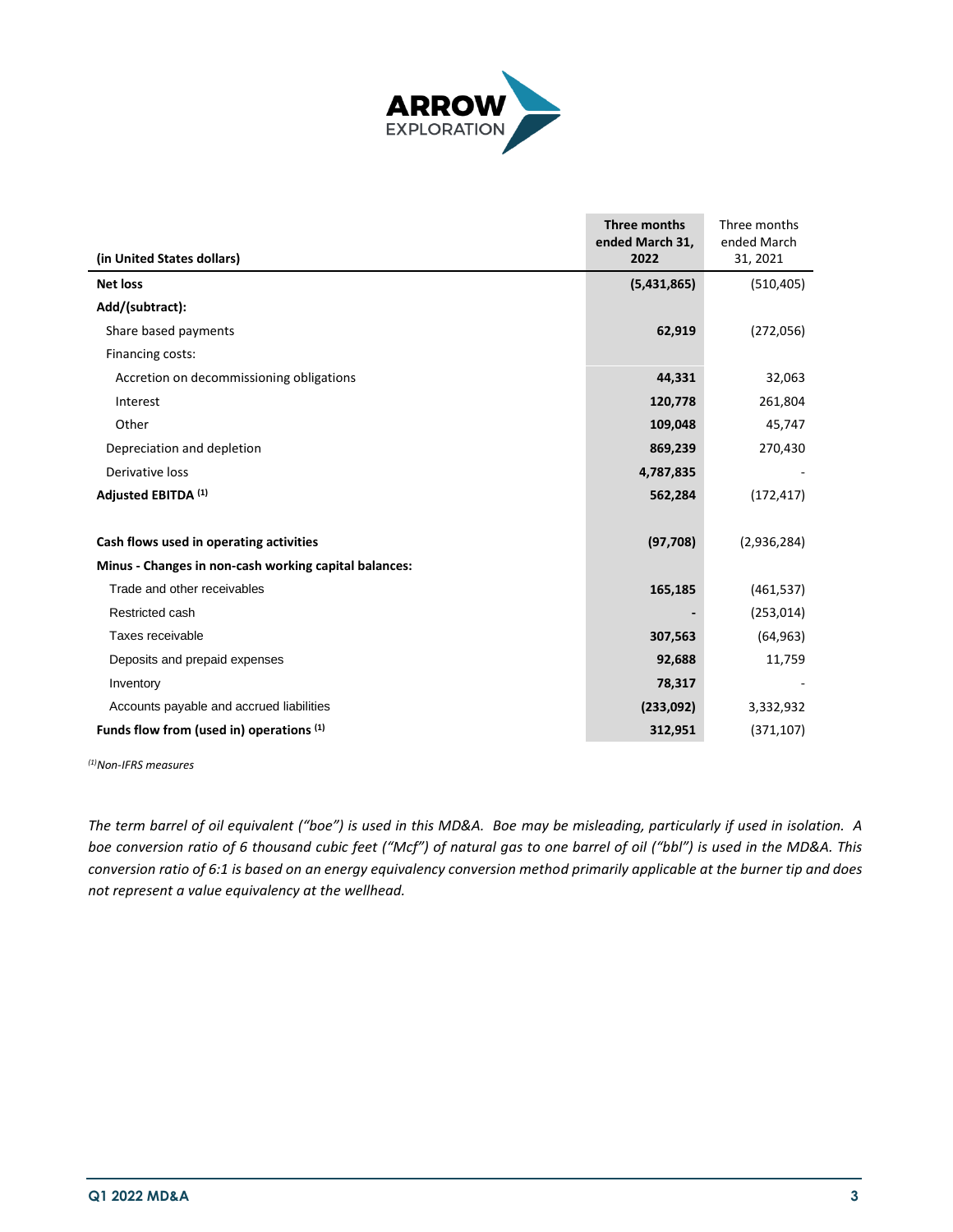

# **FINANCIAL AND OPERATING HIGHLIGHTS**

| (in United States dollars, except as otherwise noted)      | Three months<br>ended March 31,<br>2022 | Three months<br>ended March 31,<br>2021 |
|------------------------------------------------------------|-----------------------------------------|-----------------------------------------|
| Total natural gas and crude oil revenues, net of royalties | 3,402,962                               | 847,432                                 |
|                                                            |                                         |                                         |
| Funds flow from (used in) operations (1)                   | 312,951                                 | (371, 107)                              |
| Funds flow from (used in) operations $(1)$ per share -     |                                         |                                         |
| Basic(\$)                                                  | 0.00                                    | (0.01)                                  |
| Diluted (\$)                                               | 0.00                                    | (0.01)                                  |
| Net income (loss)                                          | (5,431,865)                             | (510, 405)                              |
| Net income (loss) per share -                              |                                         |                                         |
| Basic (\$)                                                 | (0.03)                                  | (0.01)                                  |
| Diluted (\$)                                               | (0.02)                                  | (0.01)                                  |
| Adjusted EBITDA (1)                                        | 562,284                                 | (172, 417)                              |
| Weighted average shares outstanding -                      |                                         |                                         |
| Basic (\$)                                                 | 213,577,686                             | 68,674,602                              |
| Diluted (\$)                                               | 250,941,120                             | 68,674,602                              |
| Common shares end of period                                | 213,814,643                             | 68,674,602                              |
| Capital expenditures                                       | 725,665                                 | 97,330                                  |
| Cash and cash equivalents                                  | 8,967,197                               | 6,427,994                               |
| <b>Current Assets</b>                                      | 11,538,944                              | 10,145,687                              |
| <b>Current liabilities</b>                                 | 3,881,006                               | 12,805,377                              |
| Working capital (deficit) (1)                              | 7,657,938                               | (2,659,690)                             |
| Long-term portion of restricted cash (2)                   | 742,733                                 | 490,760                                 |
| Total assets                                               | 39,914,240                              | 27,684,920                              |
|                                                            |                                         |                                         |
| <b>Operating</b>                                           |                                         |                                         |
|                                                            |                                         |                                         |
| Natural gas and crude oil production, before royalties     |                                         |                                         |
| Natural gas (Mcf/d)                                        | 4,221                                   | 383                                     |
| Natural gas liquids (bbl/d)                                | 6                                       | 4                                       |
| Crude oil (bbl/d)                                          | 434                                     | 174                                     |
| Total (boe/d)                                              | 1,144                                   | 242                                     |
|                                                            |                                         |                                         |
| Operating netbacks (\$/boe) (1)                            |                                         |                                         |
| Natural gas (\$/Mcf)                                       | \$0.73                                  | \$1.02                                  |
| Crude oil (\$/bbl)                                         | \$48.94                                 | \$35.33                                 |
| Total (\$/boe)                                             | \$20.16                                 | \$27.77                                 |

*(1)Non-IFRS measures – see "Non-IFRS Measures" section within this MD&A*

*(2)Long term restricted cash not included in working capital*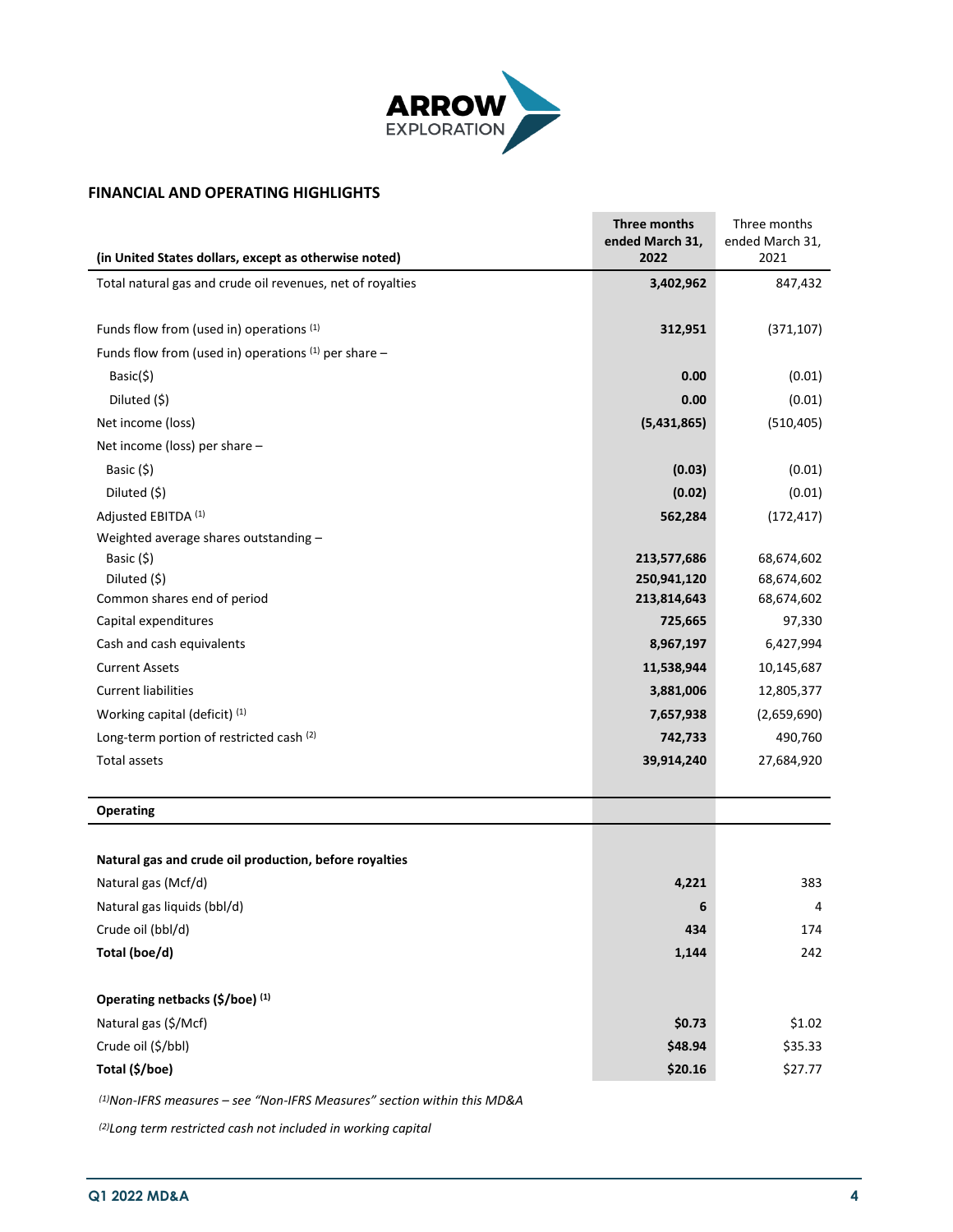

# **The Company**

Arrow is a junior oil and gas company engaged in the acquisition, exploration and development of oil and gas properties in Colombia and Western Canada. The Company's shares trade on the TSX Venture Exchange and the London AIM exchange under the symbol AXL.

The Company and Arrow Exploration Ltd. entered into an arrangement agreement dated June 1, 2018, as amended, whereby the parties completed a business combination pursuant to a plan of arrangement under the *Business Corporations Act (*Alberta*)* ("ABCA") on September 28, 2018. Arrow Exploration Ltd. and Front Range's then wholly-owned subsidiary, 2118295 Alberta Ltd., were amalgamated to form Arrow Holdings Ltd., a wholly-owned subsidiary of the Company (the "Arrangement"). On May 31, 2018, Arrow Exploration Ltd. entered in a share purchase agreement, as amended, with Canacol Energy Ltd. ("Canacol"), to acquire Canacol's Colombian oil properties held by its wholly-owned subsidiary Carrao Energy S.A. ("Carrao"). On September 27, 2018, Arrow Exploration Ltd. closed the agreement with Canacol.

On May 31, 2018, Arrow Exploration Ltd., entered into a purchase and sale agreement to acquire a 50% beneficial interest in a contract entered into with Ecopetrol S.A. pertaining to the exploration and production of hydrocarbons in the Tapir block from Samaria Exploration & Production S.A. ("Samaria"). On September 27, 2018, Arrow Exploration Ltd. closed the agreement with Samaria. As at March 31, 2022 the Company held an interest in six oil blocks in Colombia and oil and natural gas leases in seven areas in Canada as follows:

|                       |              | <b>Gross Acres</b> | <b>Working Interest</b> | <b>Net Acres</b> |
|-----------------------|--------------|--------------------|-------------------------|------------------|
| <b>COLOMBIA</b>       |              |                    |                         |                  |
| Tapir                 | Operated     | 65,125             | 50%                     | 32,563           |
| Oso Pardo             | Operated     | 672                | 100%                    | 672              |
| Ombu                  | Non-operated | 56,482             | 10%                     | 5,648            |
| <b>COR-39</b>         | Operated     | 95,111             | 100%                    | 95,111           |
| Los Picachos          | Non-operated | 52,772             | 37.5%                   | 19,790           |
| Macaya                | Non-operated | 195,255            | 37.5%                   | 73,221           |
| <b>Total Colombia</b> |              | 465,417            |                         | 227,005          |
| <b>CANADA</b>         |              |                    |                         |                  |
| Ansell                | Operated     | 640                | 100%                    | 640              |
| Fir                   | Non operated | 7,680              | 32%                     | 2,457            |
| Penhold               | Non-operated | 480                | 13%                     | 61               |
| Pepper                | Operated     | 23,680             | 100%                    | 23,680           |
| Wapiti                | Non-operated | 1,280              | 13%                     | 160              |
| <b>Total Canada</b>   |              | 33,760             |                         | 26,998           |
| <b>TOTAL</b>          |              | 499,177            |                         | 254,003          |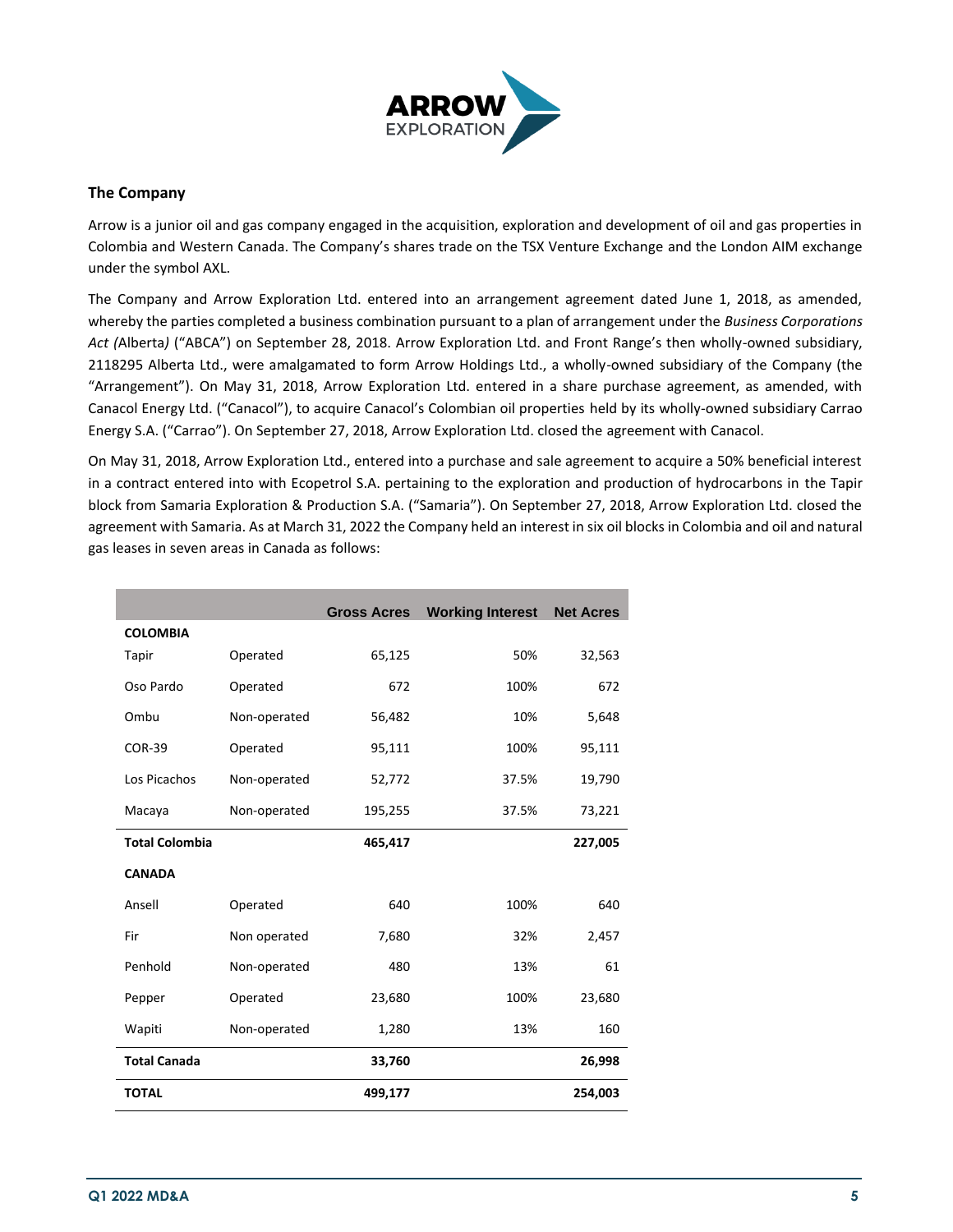

The Company's primary producing assets are located in Colombia in the Tapir, Oso Pardo and Ombu blocks, with natural gas production in Canada at Fir and Pepper, Alberta.

## *Llanos Basin*

Within the Llanos Basin, the Company is engaged in the exploration, development and production of oil within the Tapir block. In the Llanos Basin most oil accumulations are associated with three-way dip closure against NNE-SSW trending normal faults and can have pay within multiple reservoirs. The Tapir block contain large areas not yet covered by 3D seismic, and in Management's opinion offer substantial exploration upside.

## *Middle Magdalena Valley ("MMV") Basin*

## *Oso Pardo Field*

The Oso Pardo Field is located in the Santa Isabel Block in the MMV Basin. It is a 100% owned property operated by the Company. The Oso Pardo field is located within a Production Licence covering 672 acres. Three wells have been drilled to date within the License area.

## *Ombu E&P Contract – Capella Conventional Heavy Oil Discovery*

The Caguan Basin covers an area of approximately 60,000 km<sup>2</sup> and lies between the Putumayo and Llanos Basins. The primary reservoir target is the Upper Eocene aged Mirador formation. The Capella structure is a large, elongated northeastsouthwest fault-related anticline, with approximately 17,500 acres in closure at the Mirador level. The field is located approximately 250 km away from the nearest offloading station at Neiva, where production from Capella is trucked.

The Capella No. 1 discovery well was drilled in July 2008 and was followed by a series of development wells. The Company earned a 10% working interest in the Ombu E&P Contract by paying 100% of all activities associated with the drilling, completion, and testing of the Capella No. 1 well.

## *Fir, Alberta*

The Company has an average non-operated 32% WI in 12 gross (3.84 net) sections of oil and natural gas rights and 17 gross (4.5 net) producing natural gas wells at Fir. The wells produce raw natural gas into the Cecilia natural gas plant where it is processed.

#### *Pepper, Alberta*

The Company holds a 100% operated WI in 37 sections of Motney P&NG rights at Pepper. The 06-26 well (West Pepper) is a horizontal Upper Motney exploration well that produces natural gas into the Galloway gas plant where it is processed.

## **Three Months Ended March 31, 2022 Financial and Operational Highlights**

- Arrow recorded \$3,402,962 in revenues (net of royalties) on crude oil sales of 33,585 bbls, 570 bbls of natural gas liquids ("NGL's") and 379,857 Mcf of natural gas sales;
- Generated funds flow from operations of \$312,951;
- Adjusted EBITDA was \$562,284;
- The Company recorded a net loss of \$5,431,865.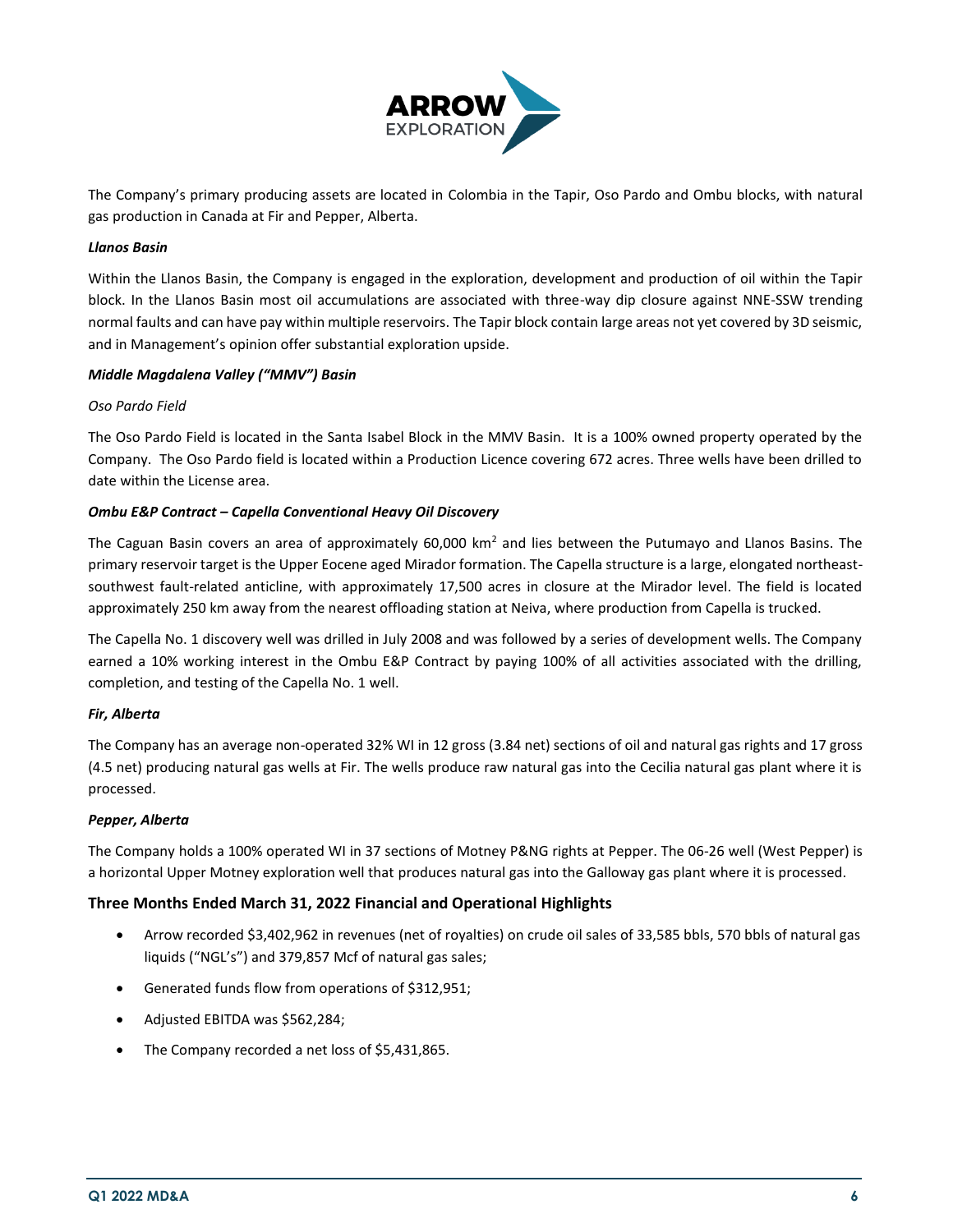

## **RESULTS OF OPERATIONS**

The Company has significantly recovered its production and improved its operations despite the challenges from the Covid-19 pandemic, combined with improved pricing of energy commodities. These have allowed the Company to improve its balance sheet and its business profile when compared with 2020. During the three months ended March 31, 2022, the Company maintained production at its RCE-1 well, in the Tapir block, the Oso Pardo and Ombu blocks. Also, the West Pepper Well has its first full quarter of production during the three months ended March 31, 2022.

| <b>Average Production Boe/d</b> | Q1 2022 | Q4 2021 | Q3 2021                      | Q2 2021                  | Q1 2021                  |
|---------------------------------|---------|---------|------------------------------|--------------------------|--------------------------|
| Oso Pardo                       | 121     | 123     | 137                          | 20                       |                          |
| Ombu (Capella)                  | 177     | 190     | 193                          | 97                       | $\overline{\phantom{0}}$ |
| Rio Cravo Este (Tapir)          | 136     | 142     | 151                          | 147                      | 174                      |
| <b>Total Colombia</b>           | 434     | 455     | 481                          | 264                      | 174                      |
| Fir, Alberta                    | 73      | 82      | 94                           | 67                       | 68                       |
| Pepper, Alberta                 | 636     | 181     | $\qquad \qquad \blacksquare$ | $\overline{\phantom{a}}$ |                          |
| <b>TOTAL (Boe/d)</b>            | 1.144   | 719     | 575                          | 331                      | 242                      |

## **Average Production by Property**

For the three months ended March 31, 2022, the Company's average production was 1,144 boe/d (2021: 242 boe/d) which consisted of crude oil production in Colombia at 434 bbl/d (2021: 174 bbl/d), and natural gas production of 4,221 Mcf/d (2021: 383 Mcf/d) and minor amounts of natural gas liquids from the Company's Canadian properties.

## **Average Daily Natural Gas and Oil Production and Sales Volumes**

|                                                                                                           | Three months ended<br>March 31 |                |
|-----------------------------------------------------------------------------------------------------------|--------------------------------|----------------|
|                                                                                                           | 2022                           | 2021           |
| Natural Gas (Mcf/d)                                                                                       |                                |                |
| Natural gas production                                                                                    | 4,221                          | 383            |
| Natural gas sales                                                                                         | 4,221                          | 383            |
| <b>Realized Contractual Natural Gas Sales</b>                                                             | 4,221                          | 383            |
| Crude Oil (bbl/d)<br>Crude oil production<br>Inventory movements and other                                | 434<br>(61)                    | 174            |
| <b>Crude Oil Sales</b>                                                                                    | 373                            | 174            |
| Corporate<br>Natural gas production (boe/d)<br>Natural gas liquids(bbl/d)<br>Crude oil production (bbl/d) | 703<br>6<br>434                | 64<br>4<br>174 |
| Total production (boe/d)<br>Inventory movements and other (boe/d)                                         | 1,144<br>(61)                  | 242            |
| Total Corporate Sales (boe/d)                                                                             | 1,083                          | 242            |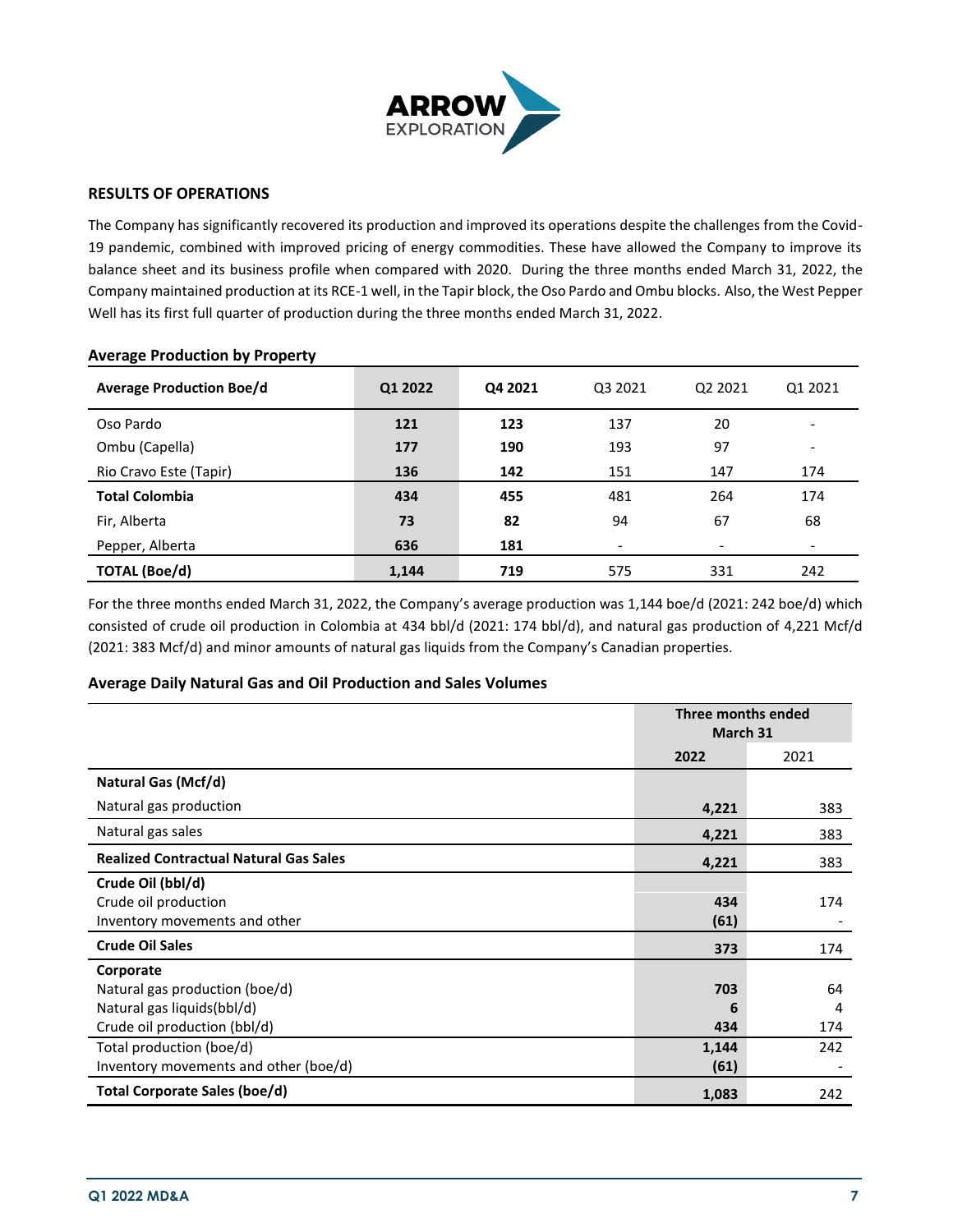

During the three months ended March 31, 2022 the majority of production was attributed to Canada, where the Company has one operated and one non-operated producing properties located in the province of Alberta at Pepper and Fir. In Colombia, the Company has two operated properties: Oso Pardo and Rio Cravo Este, and one non-operated property, Ombu.

## **Natural Gas and Oil Revenues**

|                                                                   | Three months ended |            |
|-------------------------------------------------------------------|--------------------|------------|
|                                                                   | March 31           |            |
|                                                                   | 2022<br>2021       |            |
| <b>Natural Gas</b>                                                |                    |            |
| Natural gas revenues                                              | \$1,386,738        | \$104,264  |
| <b>NGL revenues</b>                                               | 43,794             | 17,709     |
| Royalties                                                         | (298, 874)         | (12, 831)  |
| Revenues, net of royalties                                        | 1,131,658          | 109,142    |
| Oil                                                               |                    |            |
| Oil revenues                                                      | \$2,480,797        | \$866,830  |
| Royalties                                                         | (209, 492)         | (128, 540) |
| Revenues, net of royalties                                        | 2,271,304          | 738,290    |
| Corporate                                                         |                    |            |
| Natural gas revenues                                              | \$1,386,738        | \$104,264  |
| <b>NGL revenues</b>                                               | 43,794             | \$17,709   |
| Oil revenues                                                      | 2,480,797          | 866,830    |
| <b>Total revenues</b>                                             | 3,911,329          | 988,803    |
| Royalties                                                         | (508, 367)         | (141, 371) |
| Natural gas and crude oil revenues, net of royalties, as reported | \$3,402,962        | \$847,432  |

Revenue for the three months ended March 31, 2022 and 2021 was \$3.4 and \$0.8 million, respectively, net of royalties, which represents an increase of 302%. This significant increase is mainly due to having all Colombian wells back in production and the additional natural gas production from the West Pepper well in Canada.

## **Average Benchmark and Realized Prices**

|                                              | Three months ended March 31 |         |        |
|----------------------------------------------|-----------------------------|---------|--------|
|                                              | 2022                        | 2021    | Change |
| <b>Benchmark Prices</b>                      |                             |         |        |
| AECO (\$/Mcf)                                | \$3.68                      | \$2.30  | 60%    |
| Brent (\$/bbl)                               | \$97.90                     | \$61.32 | 60%    |
| West Texas Intermediate (\$/bbl)             | \$94.94                     | \$58.13 | 63%    |
| <b>Realized Prices</b>                       |                             |         |        |
| Natural gas, net of transportation (\$/Mcf)  | \$3.65                      | \$3.02  | 21%    |
| Natural gas liquids (\$/bbl)                 | \$76.89                     | \$49.62 | 55%    |
| Crude oil, net of transportation (\$/bbl)    | \$73.87                     | \$55.25 | 34%    |
| Corporate average, net of transport (\$/boe) | \$40.13                     | \$45.36 | $-12%$ |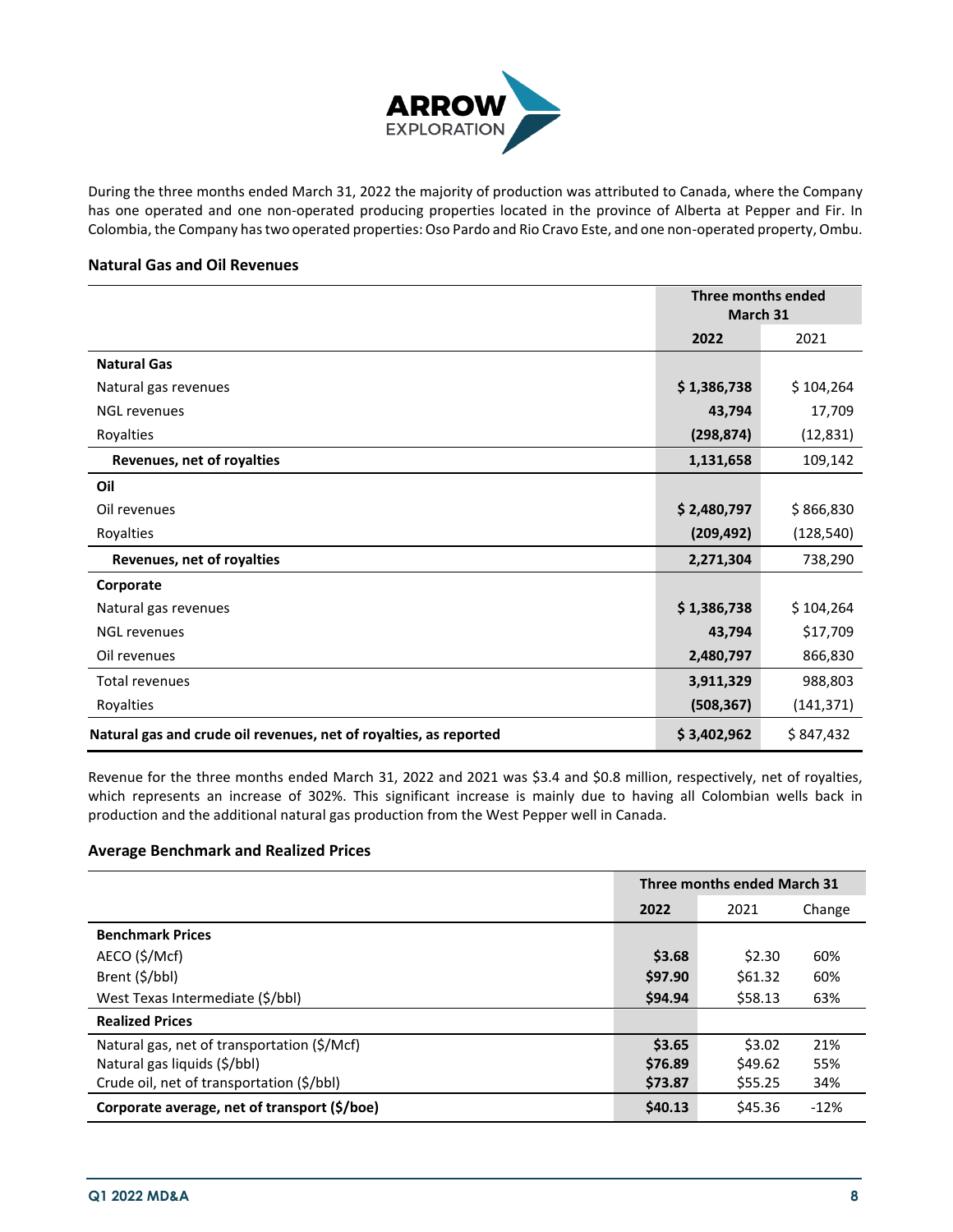

The Company realized a price of \$40.13 per boe during the three months ended March 31, 2022 (2020: \$45.36 per boe). Even though oil prices have improved when compared to Q1 2021, the majority of the Company's production was natural gas from Canada, which prices have experienced a consistent improvement for the past months.

## **Operating Expenses**

|                                 |           | Three months ended |  |
|---------------------------------|-----------|--------------------|--|
|                                 |           | March 31           |  |
|                                 | 2022      | 2021               |  |
| Natural gas & NGL's             | 810,845   | 58,119             |  |
| Crude oil                       | 627,637   | 184,025            |  |
| <b>Total operating expenses</b> | 1,438,482 | 242,144            |  |
| Natural gas (\$/Mcf)            | \$2.13    | \$1.68             |  |
| Crude oil (\$/bbl)              | \$18.69   | \$11.73            |  |
| Corporate $(\frac{5}{b})^{(1)}$ | \$14.76   | \$11.11            |  |
| (1)Non-IFRS measure             |           |                    |  |

During the three months ended March 31, 2022 and 2021, Arrow incurred operating expenses of \$1,438,482 and \$242,144, respectively, at an average cost of \$14.76 and \$11.11 per boe, respectively. Operating expenses increased due to increases in production of both crude oil and natural gas, and increases in opex per boe of natural gas produced in Canada.

# **Operating Netbacks**

|                                              | Three months ended<br>March 31 |         |
|----------------------------------------------|--------------------------------|---------|
|                                              | 2022                           | 2021    |
| Natural Gas (\$/Mcf)                         |                                |         |
| Revenue, net of transportation expense       | \$3.65                         | \$3.02  |
| Royalties                                    | (0.79)                         | (0.32)  |
| Operating expenses                           | (2.13)                         | (1.68)  |
| Natural gas operating netback <sup>(1)</sup> | \$0.73                         | \$1.02  |
| Crude oil (\$/bbl)                           |                                |         |
| Revenue, net of transportation expense       | \$73.87                        | \$55.25 |
| Royalties                                    | (6.24)                         | (8.19)  |
| Operating expenses                           | (18.69)                        | (11.73) |
| Crude oil operating netback <sup>(1)</sup>   | \$48.94                        | \$35.33 |
| Corporate (\$/boe)                           |                                |         |
| Revenue, net of transportation expense       | \$40.13                        | \$45.36 |
| Royalties                                    | (5.22)                         | (6.49)  |
| Operating expenses                           | (14.76)                        | (11.11) |
| Corporate operating netback <sup>(1)</sup>   | \$20.16                        | \$27.77 |

*(1)Non-IFRS measure*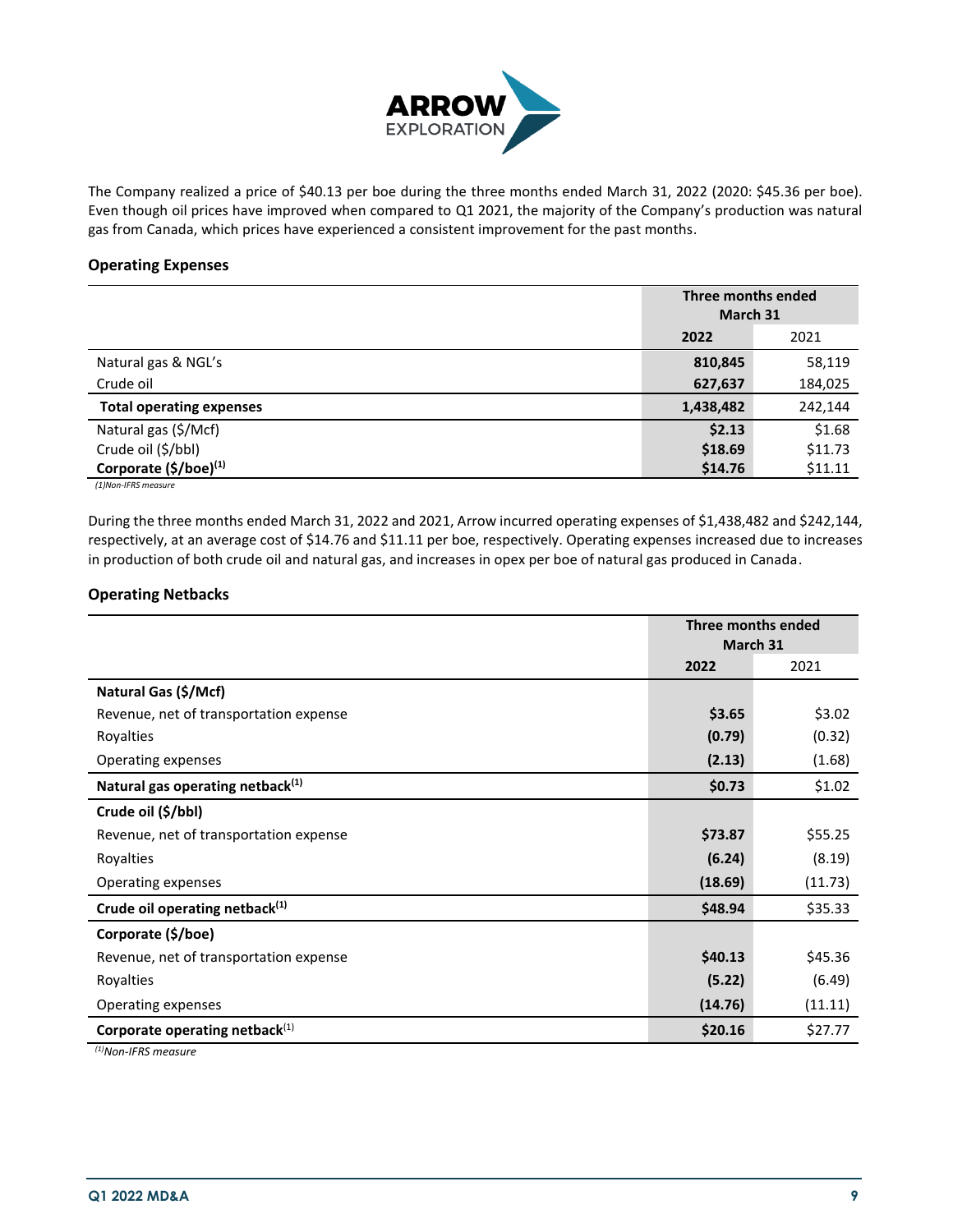

## **General and Administrative Expenses (G&A)**

|                                          | Three months ended<br>March 31 |           |
|------------------------------------------|--------------------------------|-----------|
|                                          | 2022<br>2021                   |           |
| General & administrative expenses        | 1,373,106                      | 1,378,628 |
| G&A recovered from 3rd parties           | (20,000)                       |           |
| <b>Total operating overhead recovery</b> | (20,000)                       |           |
| <b>Total G&amp;A</b>                     | 1,353,106                      | 1,378,628 |

For the three months ended March 31, 2022 and 2021, G&A expenses, before recoveries totaled \$1,373,106 and \$1,378,628, respectively, which indicates stable G&A spending.

## **Listing Costs**

|                      | Three months ended<br>December 31<br>2021<br>2022 |                          |
|----------------------|---------------------------------------------------|--------------------------|
|                      |                                                   |                          |
|                      |                                                   |                          |
| <b>Listing costs</b> | 31,365                                            | $\overline{\phantom{0}}$ |

For the three months ended March 31, 2022, the Company incurred in listing cost of \$31,365 (2021: nil) related to the listing of its shares in the AIM Market of the London Stock and Exchange.

#### **Share-based Payments Expense**

|                                              | Three months ended<br>March 31 |           |
|----------------------------------------------|--------------------------------|-----------|
|                                              | 2022                           | 2021      |
| <b>Share-based Payments expense (income)</b> | 62,919                         | (272,056) |

Share-based payments expense (income) for the three months ended March 31, 2022 and 2021 totalled \$ 62,919 and (\$272,056), respectively. The share-based payments expense is the result of the progressive vesting of the options granted to the Company's employees and consultants, net of cancellations and forfeitures, according to the company's stock-based compensation plan. During 2021, a number of options were cancelled due to resignations and terminations of option holders, including executives, causing a reversal of expenses recognized in previous periods.

## **Financing Costs**

|                                   | Three months ended<br>March 31 |         |  |
|-----------------------------------|--------------------------------|---------|--|
|                                   | 2021<br>2022                   |         |  |
| Financing expense paid or payable | 229,826                        | 307,551 |  |
| Non-cash financing costs          | 44,331                         | 32,063  |  |
| <b>Net financing costs</b>        | 274,157                        | 339,614 |  |

The finance expense paid or payable represents interest on the promissory note due to Canacol, as partial payment for the acquisition of Carrao which bears interest at 15% per annum. In addition, financing expense includes fees and interest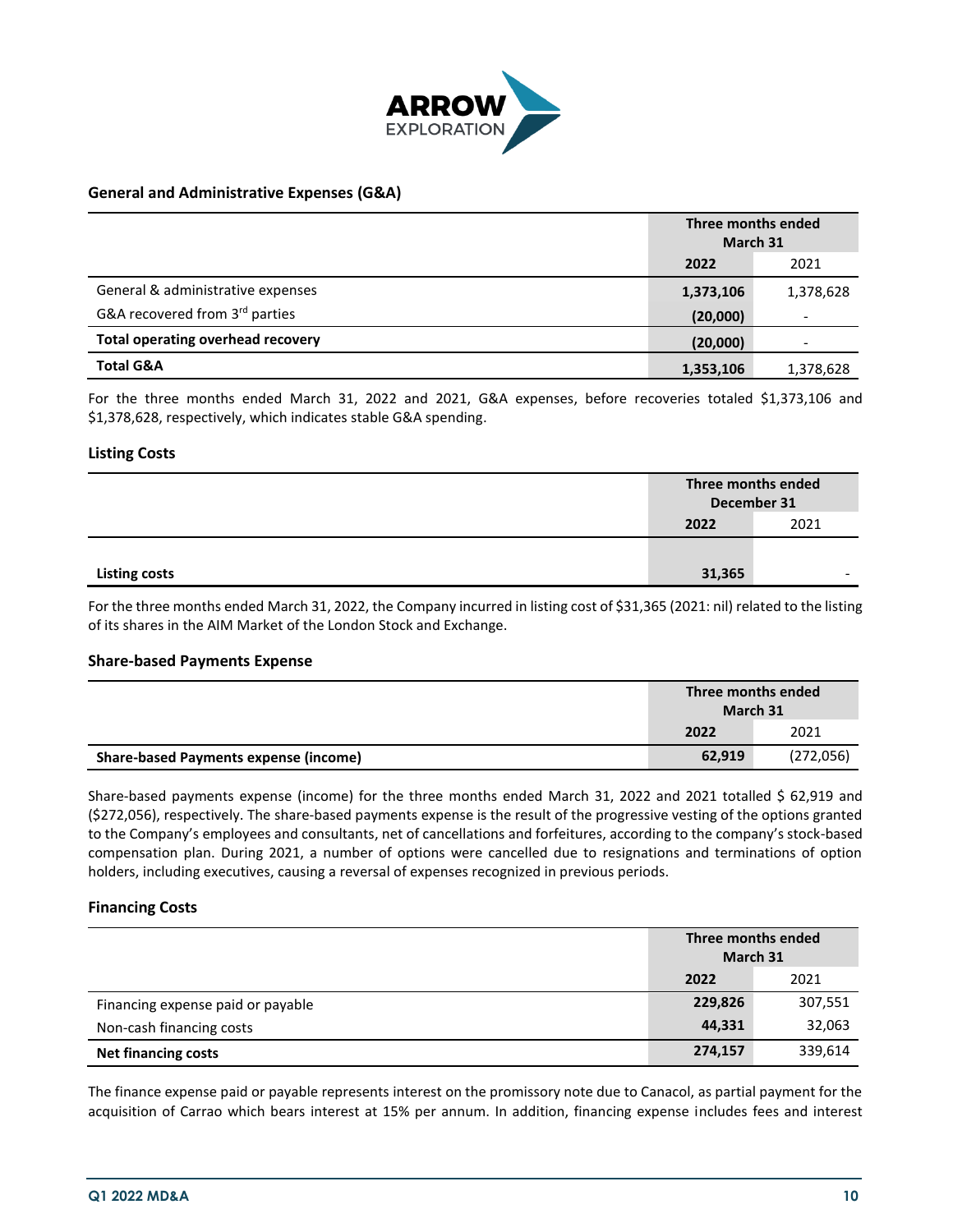

associated with financing standby letters of credit on certain of the Company's Colombian blocks. The non-cash finance cost represents an increase in the present value of the decommissioning obligation for the current periods.

## **Loss on Derivative Liability**

|                                     | Three months ended<br>March 31 |   |  |
|-------------------------------------|--------------------------------|---|--|
|                                     | 2021<br>2022                   |   |  |
| <b>Loss on Derivative Liability</b> | 4,787,835                      | - |  |

During the three months ended March 31, 2022, the Company recorded a loss in derivative liability of \$4,787,835 related to the valuation of its outstanding warrants issued during its AIM listing and private placement completed in 2021. These warrants provide the right to holders to convert them into common shares at a fixed price set in a currency different to the Company's functional currency and, therefore, they are considered a liability and measured at fair value with changes recognized in the statements of operations and comprehensive loss.

## **Depletion and Depreciation**

|                            | Three months ended<br>March 31 |         |  |
|----------------------------|--------------------------------|---------|--|
|                            | 2021<br>2022                   |         |  |
| Depletion and depreciation | 869,239                        | 270.430 |  |

Depletion and depreciation expense in the three months ended March 31, 2022 and 2021 totalled \$869,239 and \$270,430, respectively. The Company uses the unit of production method and proved plus probable reserves to calculate depletion expense and this increase is directly related to an increase in depletable values and production of crude and natural gas during Q1 2022 compared with 2021.

## **Other Income**

|              | Three months ended<br>March 31 |         |  |
|--------------|--------------------------------|---------|--|
|              | 2021<br>2022                   |         |  |
| Other income | 8,110                          | 541,266 |  |

The Company reported other income of 8,110 and \$541,266 for the three months ended March 31, 2022 and 2021, respectively. The 2021 amount was generated from the Company's ongoing negotiations of accounts payable and debts with vendors, both in Colombia and Canada, which have resulted in reductions of amounts actually paid in cash to settle its liabilities.

## **LIQUIDITY AND CAPITAL RESOURCES**

#### **Capital Management**

The Company's objective is to maintain a capital base sufficient to provide flexibility in the future development of the business and maintain investor, creditor and market confidence. The Company manages its capital structure and makes adjustments in response to changes in economic conditions and the risk characteristics of the underlying assets. The Company considers its capital structure to include share capital, debt and working capital, excluding non-cash items. In order to maintain or adjust the capital structure, from time to time the Company may issue common shares or other securities, sell assets or adjust its capital spending to manage current and projected debt levels.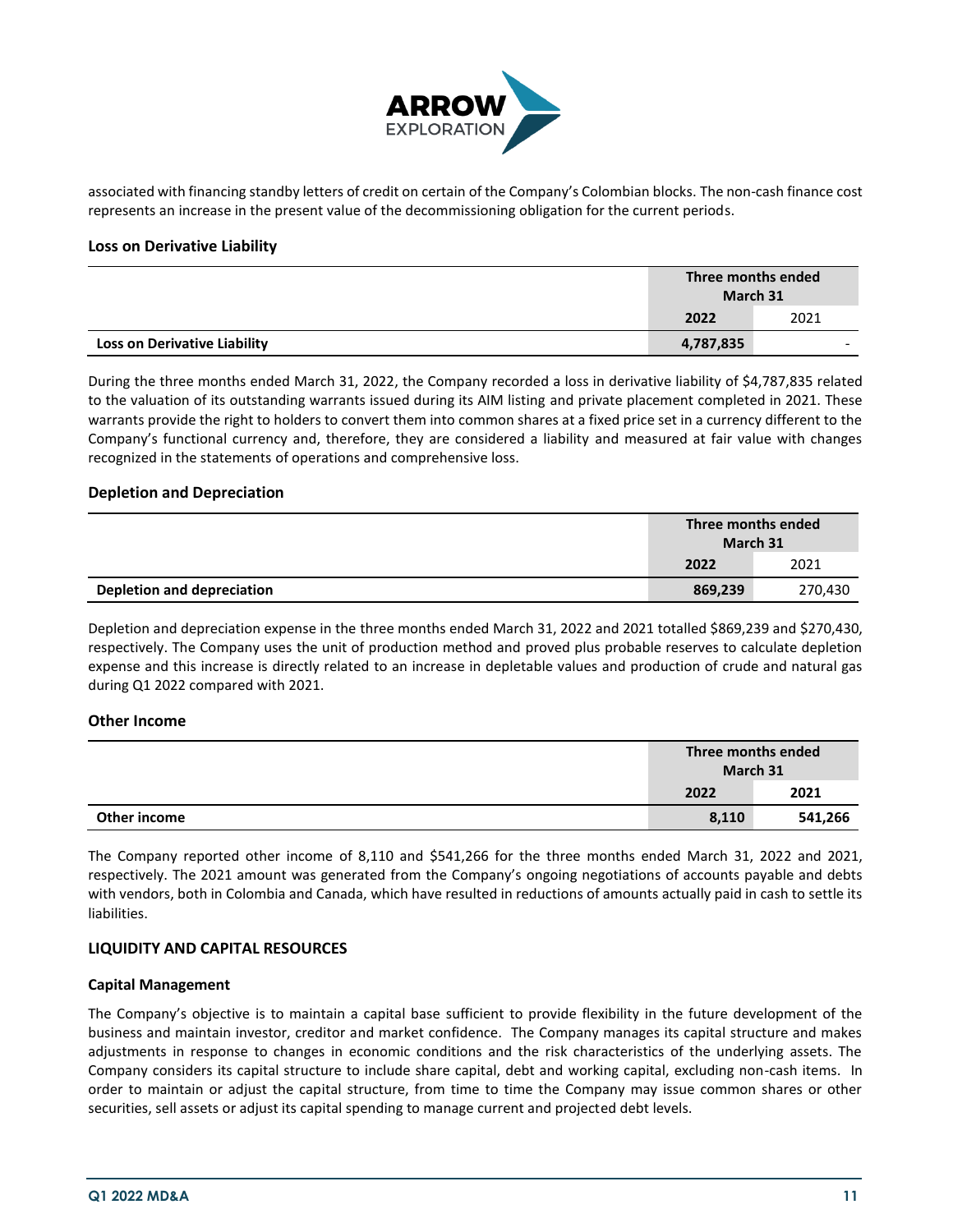

On October 2021, the Company raised approximately \$12 million (C\$15.0 million), through a placing and subscription for new common shares with new investors and executive management as part of the Company's shares admission to trade on the AIM Market of the London Stock Exchange plc. This fundraising consisted on placement and subscription of 140,949,565 new common shares, at an issue price of £0.0625 (C\$0.106125) per new common share, and one warrant for every two new common shares, exercisable at £0.09 per new common share for 24 months from the AIM admission date (October 25, 2021). On November 24, 2021, the Company closed a private placement of C\$395,375 for issuance of 3,765,476 new common shares and 1,999,938 warrants.

As at March 31, 2022, the Company's working capital is \$7,657,938. During 2021 and 2022, the Company has made a significant effort to improve its working capital, more specifically its accounts payable, using its proceeds received from the sale of LLA-23 and additional financial resources provided by its operations. The overall improvement in energy commodity prices has also positively impacted the Company's capacity to generate sufficient financial resources to sustain its operations. These elements have also contributed to the Company's ability to complete financing transactions in 2021, in the form of fundraisings, from its existing and new investors and management is confident that additional resources would be available to the Company to close similar transactions. As at March 31, 2022 the Company's net debt was calculated as follows:

|                                          | March 31, 2022 |
|------------------------------------------|----------------|
|                                          |                |
| Current assets                           | 11,538,944     |
| Less:                                    |                |
| Accounts payable and accrued liabilities | 2,127,935      |
| Promissory Note - short term portion     | 1,718,071      |
| Net debt <sup>(1)</sup>                  | 7,692,938      |
| $^{(1)}$ Non-IFRS measure                |                |

## **Working Capital**

As at March 31, 2022 the Company's working capital was calculated as follows:

|                                          | March 31, 2022  |
|------------------------------------------|-----------------|
|                                          |                 |
| <b>Current assets:</b>                   |                 |
| Cash                                     | \$<br>8,967,197 |
| Trade and other receivables              | 804,767         |
| Taxes receivable                         | 1,026,611       |
| Other current assets                     | 740,369         |
| Less:                                    |                 |
| Accounts payable and accrued liabilities | 2,127,935       |
| Lease obligation                         | 35,000          |
| Promissory note - short term portion     | 1,718,071       |
| Working capital $(1)$                    | 7,657,938       |

*(1)Non-IFRS measure*

## **Debt Capital**

The Company currently has \$3.3 million in outstanding debt in the form of a promissory note payable to Canacol and a longterm debt of \$31,552. On October 18, 2021, Arrow and Canacol entered into a Seventh Amended and Restated Promissory Note. The principal amendments are the following:

- The new principal amount of the promissory note is \$6,026,166
- On or before October 31, 2021, the Company shall make a payment of C\$ 3,900,000 plus all Canacol's expenses incurred in connection with this amendment and related matters;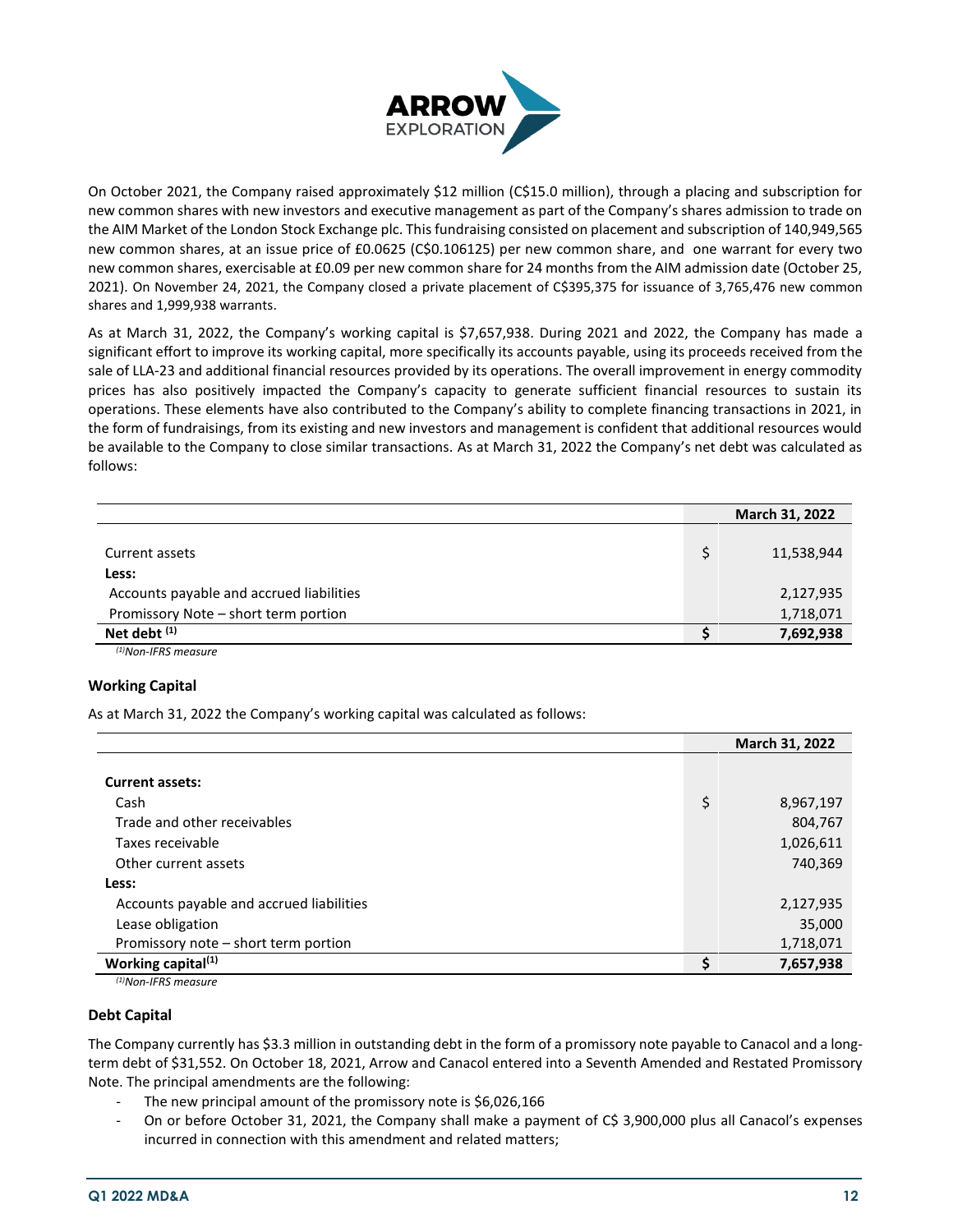

- On or before December 31, 2022, the Company shall make a payment equal to 50% of the total amount outstanding of interest and principal; and
- The remaining balance of principal and interest shall be paid no later than June 30, 2023

This amendment also provided that, in the event that the Company made the payment due on October 31, 2021, Canacol agreed to forgive \$658,654 for excess pipeline shipping costs, as a result of the settlement of the OBC pipeline dispute.

## *Letters of Credit*

As at March 31, 2022, the Company had obligations under Letters of Credit ("LC's") outstanding totaling \$5.3 million to guarantee work commitments on exploration blocks and other contractual commitments. Of the total, approximately \$4 million has been guaranteed by Canacol. Under an agreement with Canacol, Canacol will continue to provide security for the LC's providing that Arrow uses all reasonable efforts to replace the LC's. In the event the Company fails to secure the renewal of the LC's underlying the Company's Agencia Nacional de Hidrocarburos ("ANH") guarantees, or any of them, the ANH could decide to cancel the underlying E&P contract for a particular block, as applicable. In this instance, the Company could risk losing its entire interest in the applicable block, including all capital expended to date, and could possibly also incur additional abandonment and reclamation costs if applied by the ANH.

| Contract            | Beneficiary | <b>Issuer</b>      | Type                      | Amount<br>(US <sub>5</sub> ) | <b>Renewal Date</b> |
|---------------------|-------------|--------------------|---------------------------|------------------------------|---------------------|
| <b>SANTA ISABEL</b> | ANH         | Carrao Energy      | Abandonment               | \$812.474                    | April 14, 2023      |
|                     | ANH         | Canacol and Carrao | <b>Financial Capacity</b> | \$1,672,162                  | June 30, 2022       |
| <b>CORE - 39</b>    | ANH         | Canacol            | Compliance                | \$2,400,000                  | June 30, 2022       |
| OMBU                | ANH         | Carrao Energy      | <b>Financial Capacity</b> | \$436,300                    | April 14, 2023      |
| Total               |             |                    |                           | \$5,320,936                  |                     |

**Current Outstanding Letters of Credit**

#### **Share Capital**

As at March 31, 2021, the Company had 213,814,643 common shares, 72,424,706 warrants and 16,339,000 stock options outstanding.

## **CONTRACTUAL OBLIGATIONS**

The following table provides a summary of the Company's cash requirements to meet its financial liabilities and contractual obligations existing at March 31, 2022:

|                                      | Less than 1 year | 1-3 years  | <b>Thereafter</b> | Total      |
|--------------------------------------|------------------|------------|-------------------|------------|
| <b>Promissory Note</b>               | 1,718,071        | 1,718,071  |                   | 3,436,142  |
| Long term debt                       | -                | 32,012     | -                 | 32,012     |
| Exploration and production contracts | -                | 17,800,000 |                   | 17,800,000 |
|                                      | 1,718,071        | 19,550,083 |                   | 21,268,154 |

#### **Exploration and Production Contracts**

The Company has entered into a number of exploration contracts in Colombia which require the Company to fulfill work program commitments and issue financial guarantees related thereto. In aggregate, the Company has outstanding exploration commitments at March 31, 2022 of \$17.8 million. The Company, in conjunction with its partners, have made applications to cancel \$15.5 million (\$5.79 million Arrow's share) in commitments on the Macaya and Los Picachos blocks. The remaining commitments are expected to be satisfied by means of seismic work, exploration drilling and farm-outs.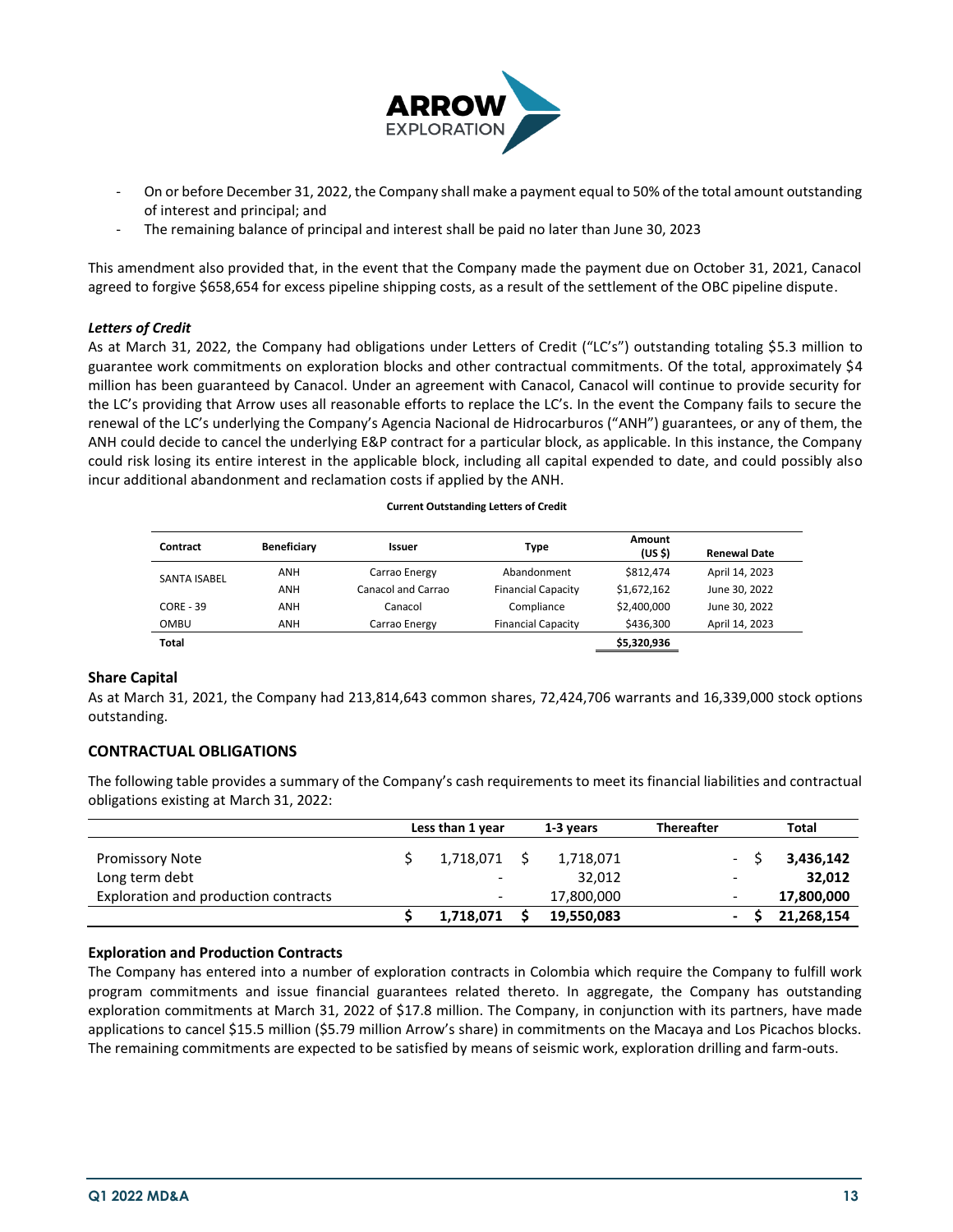

## **SUMMARY OF THREE MONTHS RESULTS**

|                                   | 2022        | 2021       |            |            |             |             | 2020         |                |
|-----------------------------------|-------------|------------|------------|------------|-------------|-------------|--------------|----------------|
|                                   | Q1          | Q4         | Q3         | Q2         | Q1          | Q4          | Q3           | Q2             |
| Oil and natural gas sales, net of |             |            |            |            |             |             |              |                |
| royalties                         | 3,911,329   | 3,038,832  | 1,684,609  | 941,620    | 847,432     | 368,140     | 207,934      | 896,011        |
| Net income (loss)                 | (5,431,865) | 6,960,035  | (21, 782)  | (734,317)  | (510,405)   | (7,953,001) | (1,390,746)  | 3,168,919      |
| Income (loss) per share $-$       |             |            |            |            |             |             |              |                |
| basic                             | (0.03)      | 0.04       | (0.00)     | (0.01)     | (0.01)      | (0.12)      | (0.02)       | 0.05           |
| diluted                           | (0.02)      | 0.04       | (0.00)     | (0.01)     | (0.01)      | (0.12)      | (0.02)       | 0.05           |
| Working capital (deficit)         | 7,657,938   | 8,006,074  | 783,707    | 3,141,217  | (2,659,690) | (1,932,940) | (11,086,377) | (10, 158, 614) |
| Total assets                      | 39,914,240  | 41,195,798 | 25,362,323 | 25,948,551 | 27,684,920  | 33,532,299  | 46,702,911   | 47,386,940     |
| Net capital expenditures          | 725,665     | 1,991,163  | 148,528    | (15, 378)  | 97,330      | 89,198      | 146.584      | 180,795        |
| Average daily production (boe/d)  | 1,144       | 712        | 575        | 331        | 242         | 140         | 105          | 417            |

Over the past quarters, the Company's oil and natural gas sales have fluctuated due to changes in production, movements in the Brent benchmark oil price and fluctuations in realized oil price differentials. The Company's production levels in Colombia have been variable, with increases driven by additional crude oil from the RCE-1 well, partially offset by the sale of the Company's interest in the VMM-2 and LLA-23 blocks and natural declines on mature blocks. Trends in the Company's net income (loss) are also impacted most significantly by financing costs, income taxes, depletion, depreciation and impairment of oil and gas properties, gains and losses from risk management activities.

## **OUTSTANDING SHARE DATA**

At May 27, 2022, the Company had the following securities issued and outstanding:

|               | <b>Number</b> | <b>Exercise Price</b> | <b>Expiry Date</b> |
|---------------|---------------|-----------------------|--------------------|
| Common shares | 214,104,643   | n/a                   | n/a                |
| Warrants      | 72,134,706    | GBP 0.09              | Oct. and Nov, 2023 |
| Stock options | 1,050,000     | CAD\$ 1.15            | October 22, 2028   |
| Stock options | 345,000       | CAD\$ 0.31            | May 3, 2029        |
| Stock options | 1,200,000     | CAD\$ 0.05            | March 20, 2030     |
| Stock options | 2,000,000     | CAD\$ 0.05            | April 13, 2030     |
| Stock options | 3,799,998     | GBP 0.07625           | June 13, 2023      |
| Stock options | 3,799,998     | GBP 0.07625           | June 13, 2024      |
| Stock options | 3,800,004     | GBP 0.07625           | June 13, 2025      |

## **SUBSEQUENT EVENTS**

On May 18, 2022, the Company announced testing results from its Rio Cravo Este-2 (RCE-2) well, which was spud on April 2, 2022 and targeted a large, three-way fault bounded structure with multiple high-quality reservoir objectives on the Tapir Block in the Llanos Basin of Colombia. The well was drilled to a total measured depth of 9,600 feet and encountered six hydrocarbon bearing intervals totaling 90 net feet of oil pay. The drilling rig has now moved to the Rio Cravo Sur-1 (RCS-1) exploratory well location and was spud on May 23.

#### **OUTLOOK**

In 2022, the Company is continuing to focus on improving its balance sheet and free cash flow by optimizing its sources of funds. The Company has also started its 2022 drilling campaign with at least two follow-up wells at Rio Cravo and potentially drilling the Carrizales Norte-1 well on the Tapir Block. The Company is also evaluating the tie-in of the East Pepper well in 2022.

On January 30, 2020, the World Health Organization declared the Coronavirus disease (COVID-19) outbreak a Public Health Emergency of International Concern and, on March 10, 2020, declared it to be a pandemic. Actions taken around the world